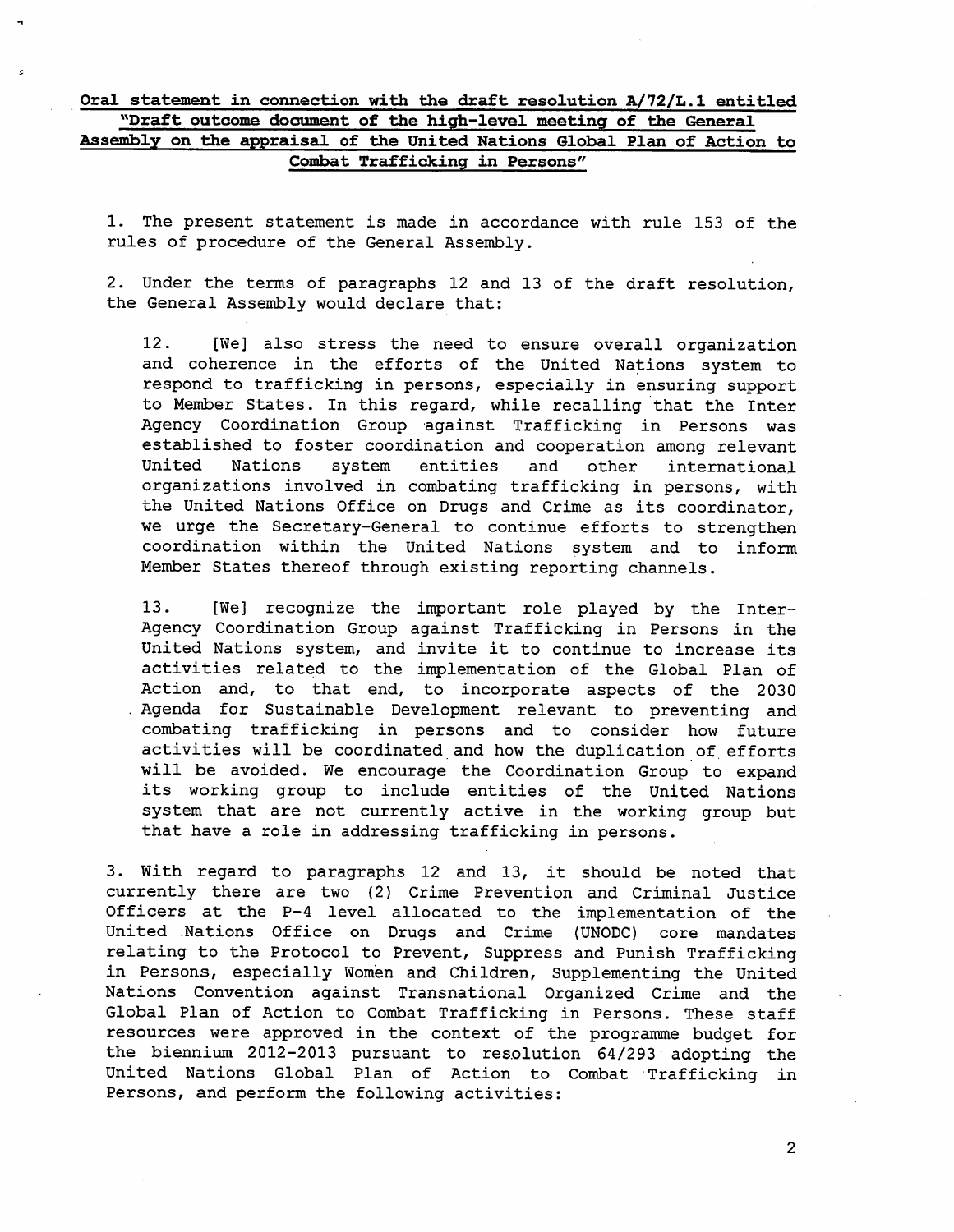- One (1) Crime Prevention and Criminal Justice Officer is dedicated to all technical assistance for the implementation of both the Human Trafficking and Migrant Smuggling protocols as well as the Global Plan of Action; and,
- One (1) Crime Prevention and Criminal Justice Officer dedicated to the preparation of the Global Report on Trafficking in Persons.

4. These regular budget staff resources are fully devoted to already mandated programme activities and therefore there are no staff resources available which could be redeployed to perform additional tasks or activities.

5. With regard to paragraphs 12 and 13, UNODC would need to continue the coordination of the expanded Inter-Agency Cooperation Group against Trafficking in Persons (ICAT) network of agencies including substantive support and facilitation of joint policy development, information sharing, advocacy/outreach and coordination activities of ICAT member agencies and development of annual ICAT work plans; preparation and servicing of coordination meetings and calls, including the drafting of documentation and meeting records related<br>thereto: coordination of briefing events, advocacy and reporting; thereto; coordination of briefing events, compilation, dissemination and storing of relevant information among member agencies; engagement and supervision of consultants, recordkeeping and day-to-day communication with ICAT members and external stakeholders on ICAT.

6. In 2012, an extra-budgetary contribution of \$600,000 allowed UNODC to undertake <sup>a</sup> series of technical assistance and advocacy activities related to the implementation of ICAT and the Global Plan of Action, including the holding of regular teleconferences and working group meetings to exchange information among the various agencies; the organization of expert group meetings to review relevant issues; the launch of <sup>3</sup> ICAT thematic papers; and the finalization of two additional papers expressing the joint positions of the agencies involved on key issues relating to the Protocol and the Global Plan of Action; as well as advocacy events in Geneva, New York and Vienna on the work of ICAT.

7. Extra-budgetary resources in the amount of \$180,900 would be required to provide for one (1) Programme Officer at P-3 level in the Anti-Human Trafficking and Migrant Smuggling Section to enable the<br>continuation of UNODC's coordination function and support  $continuation$  of UNODC's coordination function implementation of the current resolution. The position would provide the substantive support required for the continuation of the technical assistance activities related to the implementation of the Global Plan of Action, and the enhanced coordination of the ICAT.

8. These activities would be carried out provided that additional extra budgetary-resources are made available. Should such extrabudgetary resources not be made available, and in accordance with